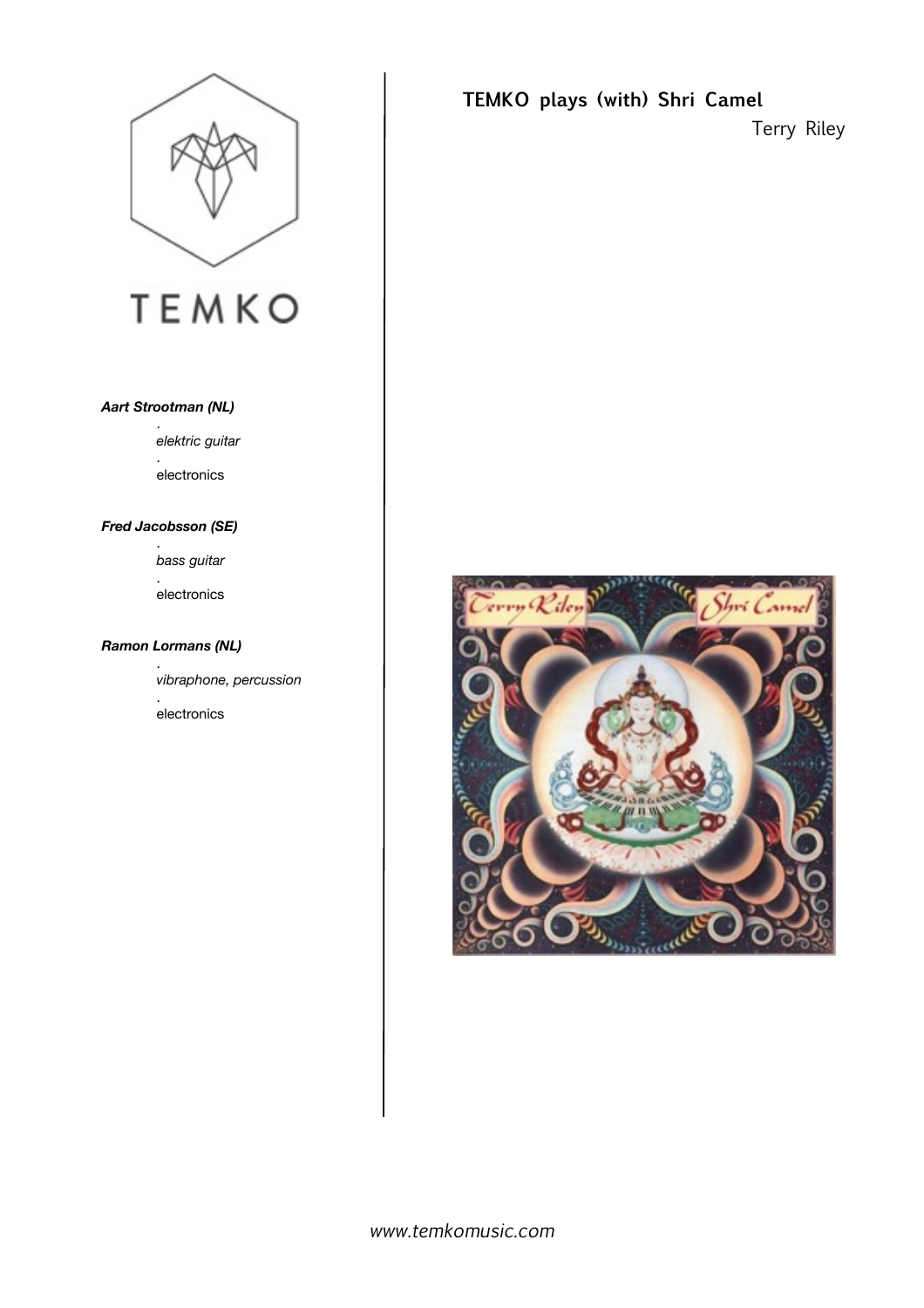

**TEMKO** 

*Venue*

 . Podia Op locatie

*Booking* 

*[TEMKOMUSIC@GMAIL.COM](mailto:TEMKOMUSIC@GMAIL.COM)*

.

# **TEMKO performs Shri Camel**

After the succes of 'Rainbow in Curved Air' Terry Riley fans had to wait for over 11 years before 'Shri Camel' was released. An incredible reoccurrence of virtuosic keyboard parts but with a special feature - just intonation. An answer on one of the many technological developments of the '70's: the programmable synthesizer.

TEMKO sheds a unique light on Shri Camel. Every single improvised note is unraveled, written out and rearranged for a unheard ensemble consisting of newly developed instruments for this piece: the keys of the vibraphone are shortened or lengthened, the resonators adjusted accordingly, the frets of the guitars are moved, the reeds of the Fender Rhodes modified. Together with tuned marble, stone and wood they bring this digital hallmark alive… analog.

TEMKO brings everything that suits Terry Riley's personal universe of sound, without a synthesizer.

The performance is directed in a lightning plan that is developed together with Tom Bergman (Philips Innovation and Research), making use of the newest LEDtechnologies.